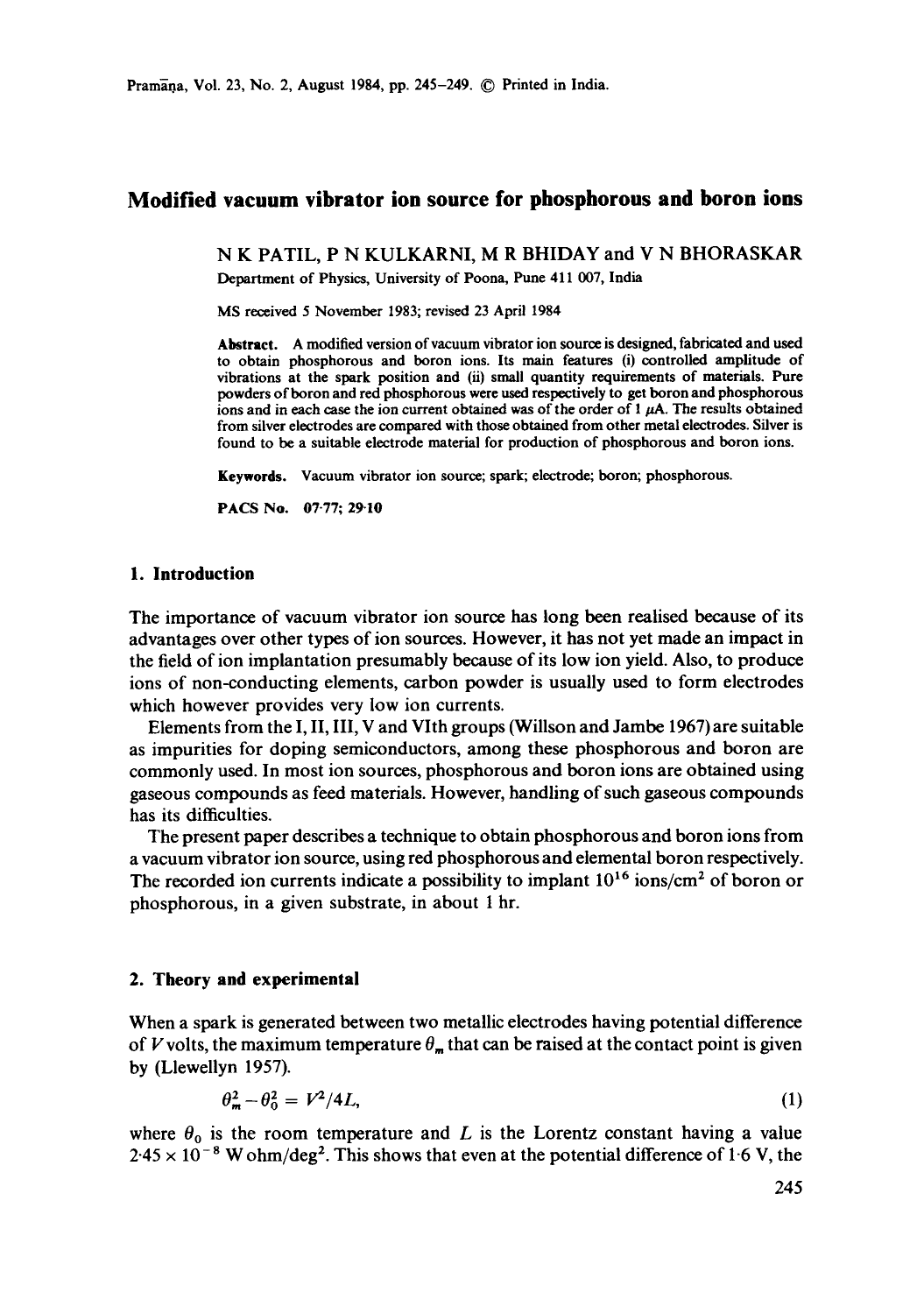maximum temperature,  $\theta_m$  that can be reached is 5000°C. This technique is therefore suitable to produce ions of any element by properly adjusting the spark voltage and series inductance.

A vacuum vibrator ion source is modified to (i) provide more contact area at the spark position and (ii) instead of one electrode striking another (Venkatasubramanian and Duckworth 1963) the spark is generated by vibrating one electrode parallel to and in contact with a steady electrode. Both the electrodes are made of the same metal which may be aluminium, silver or stainless steel etc. Rectangular bars ( $15 \times 5 \times 4$  mm) were used for electrode formation. One end of each rod is tapered to  $45^{\circ}$  along the thickness and is bent to  $45^\circ$ , such that the tapered surface becomes parallel to the length of the rod. Fine holes (0-5 mm diameter), were made on the tapered surface and filled with elemental boron or red phosphorous. Identical electrodes were fitted in the ion source



**Figure 1.** Modified vacuum vibrator ion source  $(E_1 \text{ and } E_2$ —electrodes;  $S_1$  and  $S_2$ —springs; R—vibrating rod; W—connecting wires; X—exciter;  $1$ —slit 1;  $2$ —slit 2; 3 and 4—electrode filling screws; 5-teflon insulator; 6--ceramic insulator; 7 and 8-spring holders; 9 and 10-teflon bushings; 11-block fitting screws; 12--guide; 13-mild steel disc; 14-glass cylinder; 15 and 16-connectors; 17--perspex flange; 18--main block; 19-O ring; 20--brass flange; 21- $\sim$ O ring seat (teflon); 22--vacuum channol; 23--electrode  $E_1$  and slit 1 stand).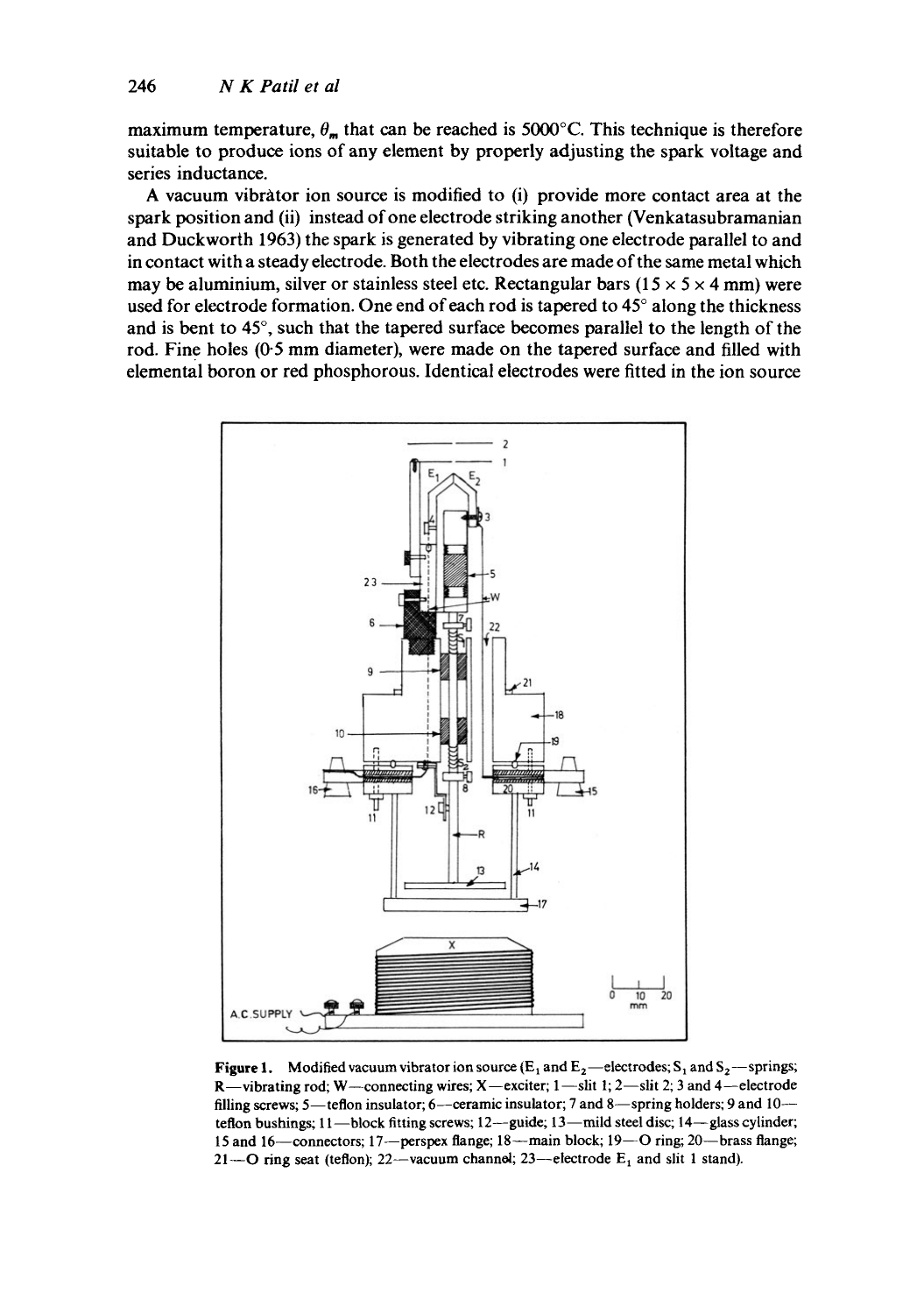assembly such that the surface with holes of one electrode rub on the surface of the other electrode when longitudinal vibrations were excited in one of them.

Figure 1 shows a schematic diagram of the ion source.  $E_1$  is a steady electrode whereas the electrode  $E_2$  is fitted to the rod assembly R which can be longitudinally vibrated with the help of the exciter X. A d.c. supply (10 to 50 V) and variable inductance (100  $\mu$ H to 10 mH) are used to generate spark at the contact points of electrodes  $E_1$  and  $E_2$ . The slit-1 is fitted at 5 mm distance from the edge point of the electrode  $E_1$ . The rod R (figure 1) carrying a mild steel disc (2 mm thick and 40 mm diameter) at one end is used to vibrate the electrode  $E_7$ . When a.c. current is passed through the exciter X (electromagnet) an alternating magnetic force is exerted on the mild steel disc, which results in longitudinal vibrations of the electrode  $E_2$ , with respect to the steady electrode  $E_1$ . The amplitude of vibration can be controlled by (i) suitable adjustment of the position of the mild steel disc relative to the exciter (ii) magnitude of the current through the exciter and (iii) tensions of the springs  $S_1$  and  $S_2$ . This vibrating configuration provides powerful force on the electrode  $E<sub>2</sub>$  for vibration and avoids welding between the two electrodes at the time of spark. The latter problem was faced by the authors while working with a system which provides transverse vibration, with feeble force on the electrode (Venkatasubramanian and Duckworth 1963). The quantity of boron or phosphorous put into the holes of the electrodes is around a few mg. In each cycle of vibration, Complete fiat surface area of each electrode containing boron or phosphorous is swept simultaneously by the spark and therefore the quantity of evaporated material is much more compared to the situation where one pointed electrode strikes another pointed electrode (Venkatasubramanian and Duckworth 1963).

Ions produced at the spark position are accelerated by raising both the electrodes  $E_1$ ,  $E_2$  and the slit-1 to positive potential (variable between 1 kV to 4 kV) relative to grounded slit-2. The ion source was coupled to the mass spectrometer (type 21-103C) and ion current was recorded by scanning magnetic field. Elemental boron or red phosphorous was used with silver electrodes and well-defined current peaks for boron and phosphorous ions were recorded. The analysed current under the peak area of boron or phosphorous measured using a Faraday cup assembly coupled to an electrometer amplifier, was of the order of one  $\mu$ A. Figures 2 and 3 show the currents of singly, doubly and triply charged ions of phosphorous, boron and silver at one mH series inductance and 24 V d.c. sparking voltage, measured by scanning magnetic field at an extraction voltage of 1 kV. The ion current can be further increased by proper combination of series inductance and sparking voltage (Patil *et al* 1980).

Experiments using electrodes of stainless steel, copper, aluminium, nickel and carbon were also performed and ion currents of the respective elements studied. However ions of Cu<sup>++</sup> and Ni<sup>++</sup> are very close to P<sup>+</sup>. Similarly for carbon C<sup>+</sup> is close to P<sup>++</sup> and  $B^+$ . For stainless steel, in addition to the fact that  $Fe^{++}$  is close to  $P^+$ , considerable background ion currents were recorded. The electrodes of copper, nickel, carbon and stainless steel are therefore not suitable as electrode materials in this ion source. For comparison, results of phosphorous and boron ions obtained with aluminium are also shown in figures 2 and 3 along with those of silver. This shows that  $P^+$ ,  $P^{++}$  and  $P^{++}$ are close to  $Al^+$ ,  $Al^{++}$  and  $Al^{++}$  respectively; however boron peaks are well separated.

In silver electrode (figures 2 and 3) ion peaks for phosphorous and boron are well separated from silver peaks andalso the relative magnitudes of phosphorous and boron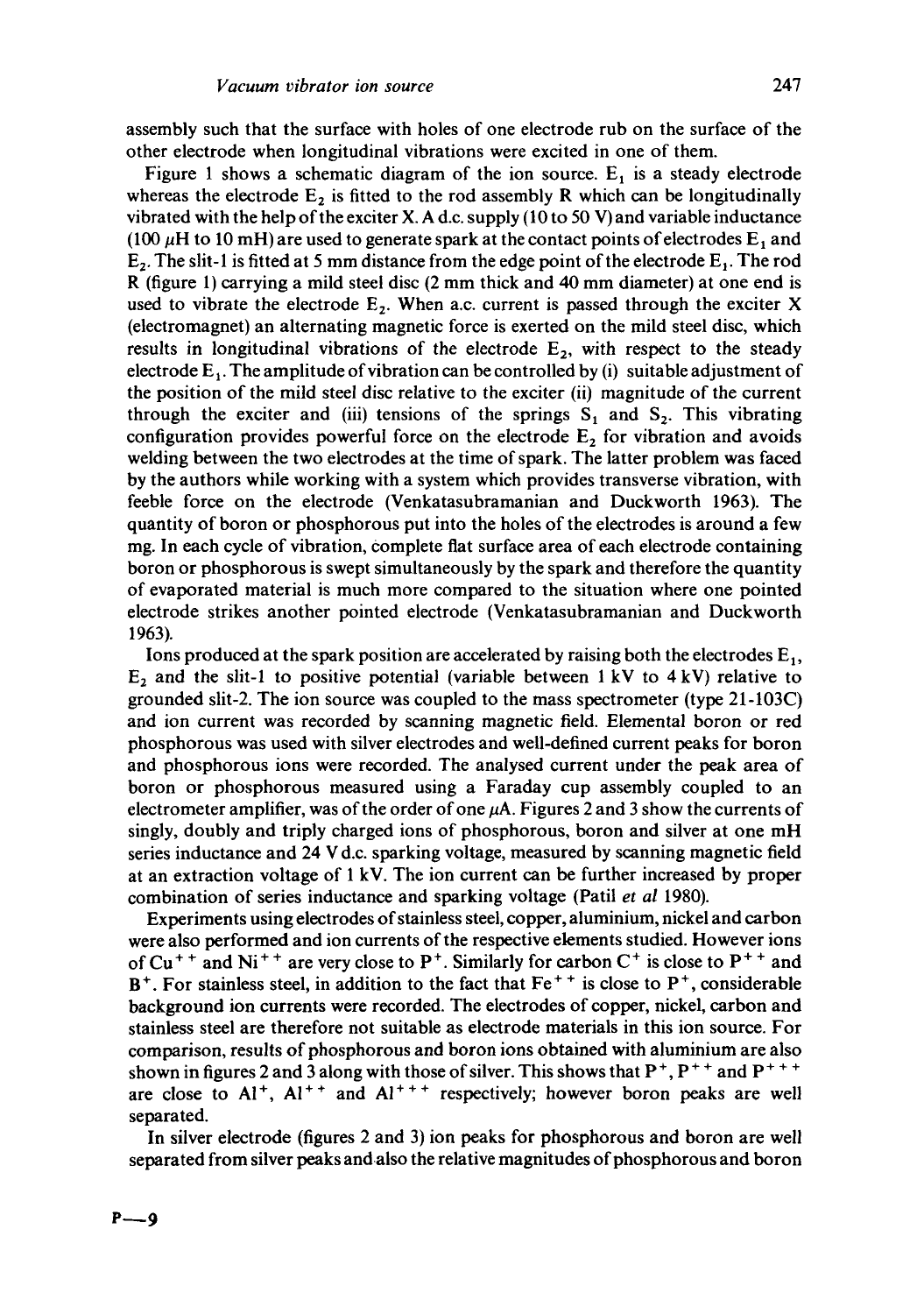

Figure 2. Ion currents of phosphorous with silver and aluminium electrode.



Figure 3. Ion currents of boron with silver and aluminium electrode.